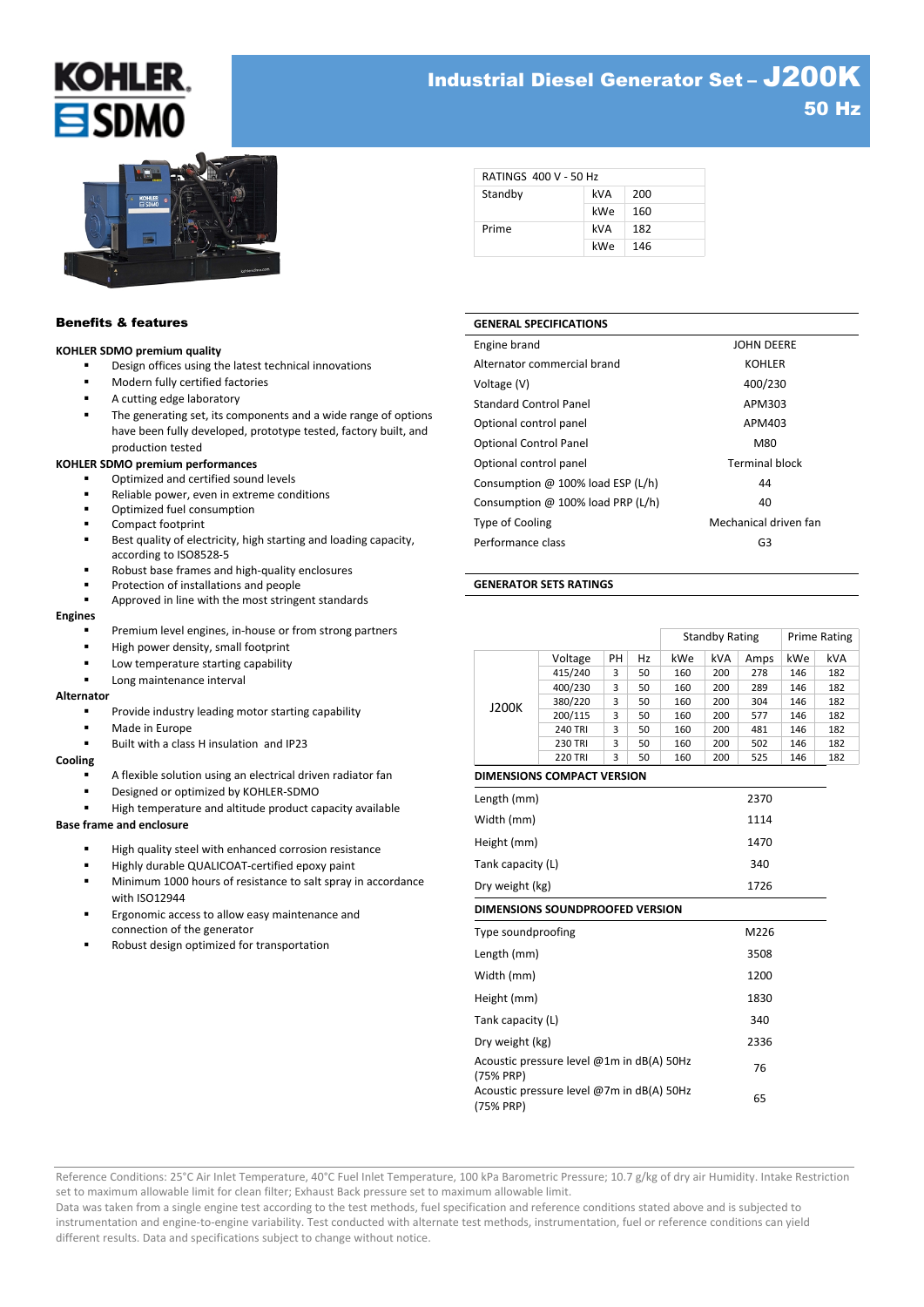# **KOHLER. SDMO**

Glycol-Ethylene

#### **Engine**

| General                                  |                   | <b>Lubrication System</b>                  |                |            |
|------------------------------------------|-------------------|--------------------------------------------|----------------|------------|
| Engine brand                             | <b>JOHN DEERE</b> | Oil system capacity including filters (I)  |                | 32         |
| Engine ref.                              | 6068HF120-183 *   | Min. oil pressure (bar)                    | $\mathbf{1}$   |            |
| Air inlet system                         | Turbo             | Max. oil pressure (bar)                    |                | 5          |
| Cylinders configuration                  | L                 | Oil sump capacity (I)                      |                | 31,50      |
| Number of cylinders                      | 6                 | Oil consumption 100% ESP 50Hz (I/h)        |                | 0,05       |
| Displacement (I)                         | 6,72              | Air Intake system                          |                |            |
| Bore (mm) * Stroke (mm)                  | $106 * 127$       | Max. intake restriction (mm H2O)           |                | 625        |
| Compression ratio                        | 17:1              | Intake air flow (I/s)                      |                | 205        |
| Speed (RPM)                              | 1500              | <b>Exhaust system</b>                      |                |            |
| Maximum stand-by power at rated RPM (kW) | 183               |                                            | <b>PRP</b>     | <b>ESP</b> |
| Charge Air coolant                       | Air/Air           | Heat rejection to exhaust (kW)             |                | 138        |
| Frequency regulation, steady state (%)   | $+/- 2.5%$        | Exhaust gas temperature (°C)               |                | 565        |
| Injection Type                           | Direct            | Exhaust gas flow (L/s)                     |                | 457        |
| Governor type                            | Mechanical        | Max. exhaust back pressure (mm H2O)        |                | 750        |
| Air cleaner type, models                 | Dry               | <b>Cooling system</b>                      |                |            |
| Fuel system                              |                   | Radiator & Engine capacity (I)             |                | 25,80      |
| Maximum fuel pump flow (I/h)             | 108               | Fan power 50Hz (kW)                        |                | 3,40       |
| Max head on fuel return line (m)         | 2,70              | Fan air flow w/o restriction (m3/s)        |                | 4,60       |
| Consumption with cooling system          |                   | Available restriction on air flow (mm H2O) |                | 20         |
| Consumption @ 100% load ESP (I/h)        | 45,20             | Type of coolant                            | Glycol-Ethylen |            |
| Consumption @ 100% PRP load (I/h)        | 40,80             | Radiated heat to ambiant (kW)              |                | 23         |
| Consumption @ 75% PRP load (I/h)         | 31,30             | Heat rejection to coolant HT (kW)          |                | 76         |
| Consumption @ 50% PRP load (I/h)         | 20,50             | Outlet coolant temperature (°C)            |                | 93         |
|                                          |                   | Max coolant temperature, Shutdown (°C)     |                | 105        |
| <b>Emissions</b>                         |                   | Thermostat begin of opening HT (°C)        |                | 82         |
| Emission PM (mg/Nm3) 5% O2               | 80                | Thermostat end of opening HT (°C)          |                | 94         |
| Emission CO (mg/Nm3) 5% O2               | 180               |                                            |                |            |
| Emission NOx (mg/Nm3) 5% O2              | 2400              |                                            |                |            |
| Emission HC (mg/Nm3) 5% O2               | 15                |                                            |                |            |

\* Engine reference may be partially modified depending on genset application, options selected by the customer and lead time required.

Reference Conditions: 25°C Air Inlet Temperature, 40°C Fuel Inlet Temperature, 100 kPa Barometric Pressure; 10.7 g/kg of dry air Humidity. Intake Restriction set to maximum allowable limit for clean filter; Exhaust Back pressure set to maximum allowable limit.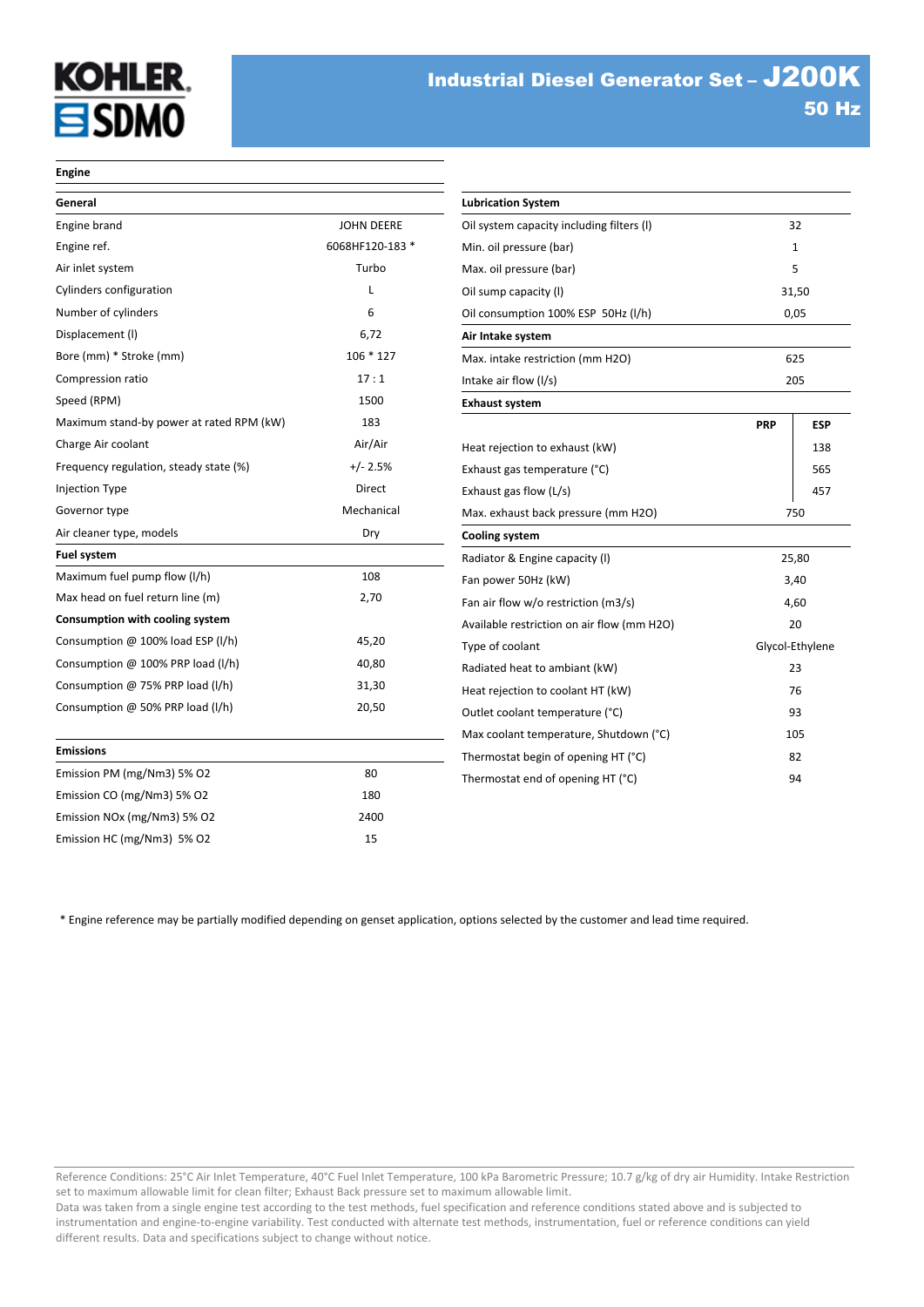

#### **Alternator Specifications**

| Alternator Specifications                                  |                  |
|------------------------------------------------------------|------------------|
| Alternator commercial brand                                | <b>KOHLER</b>    |
| Alternator ref.                                            | KH01100T         |
| Number of pole                                             | 4                |
| Number of bearing                                          | Single Bearing   |
| Technology                                                 | <b>Brushless</b> |
| Indication of protection                                   | IP23             |
| Insulation class                                           | н                |
| Number of wires                                            | 12               |
| Capacity for maintaining short<br>circuit at 3 In for 10 s | <b>No</b>        |
| <b>AVR Regulation</b>                                      | Yes              |
| Coupling                                                   | <b>Direct</b>    |
| <b>Application data</b>                                    |                  |
| Overspeed (rpm)                                            | 2250             |
| Power factor (Cos Phi)                                     | 0,80             |
| Voltage regulation at established<br>rating $(+/- %)$      | 0,50             |
| Wave form: NEMA=TIF                                        | < 50             |
| Wave form: CEI=FHT                                         | $2$              |
| Total Harmonic Distortion in no-load<br>DHT (%)            | 2.5              |
| Total Harmonic Distortion, on linear<br>load DHT (%)       | < 2.5            |

# **Performance datas**

Recovery time (Delta U = 20%

| Continuous Nominal Rating 40°C<br>(kVA) | 180 |
|-----------------------------------------|-----|
| Unbalanced load acceptance ratio<br>(%) | 100 |

Recovery time (Deita  $0 = 20\%$  500 transcient) (ms)

Peak motor starting (kVA) based on x% voltage dip power factor at 0.3



#### **Alternator Standard Features**

- All models are brushless, rotating-field alternators
- NEMA MG1, IEEE, and ANSI standards compliance for temperature rise and motor starting
- The AVR voltage regulator provides superior short circuit capability
- Self-ventilated and dip proof construction
- Superior voltage waveform

*Note: See Alternator Data Sheets for alternator application data and ratings, efficiency curves, voltage dip with motor starting curves, and short circuit decrement curves.*

Reference Conditions: 25°C Air Inlet Temperature, 40°C Fuel Inlet Temperature, 100 kPa Barometric Pressure; 10.7 g/kg of dry air Humidity. Intake Restriction set to maximum allowable limit for clean filter; Exhaust Back pressure set to maximum allowable limit.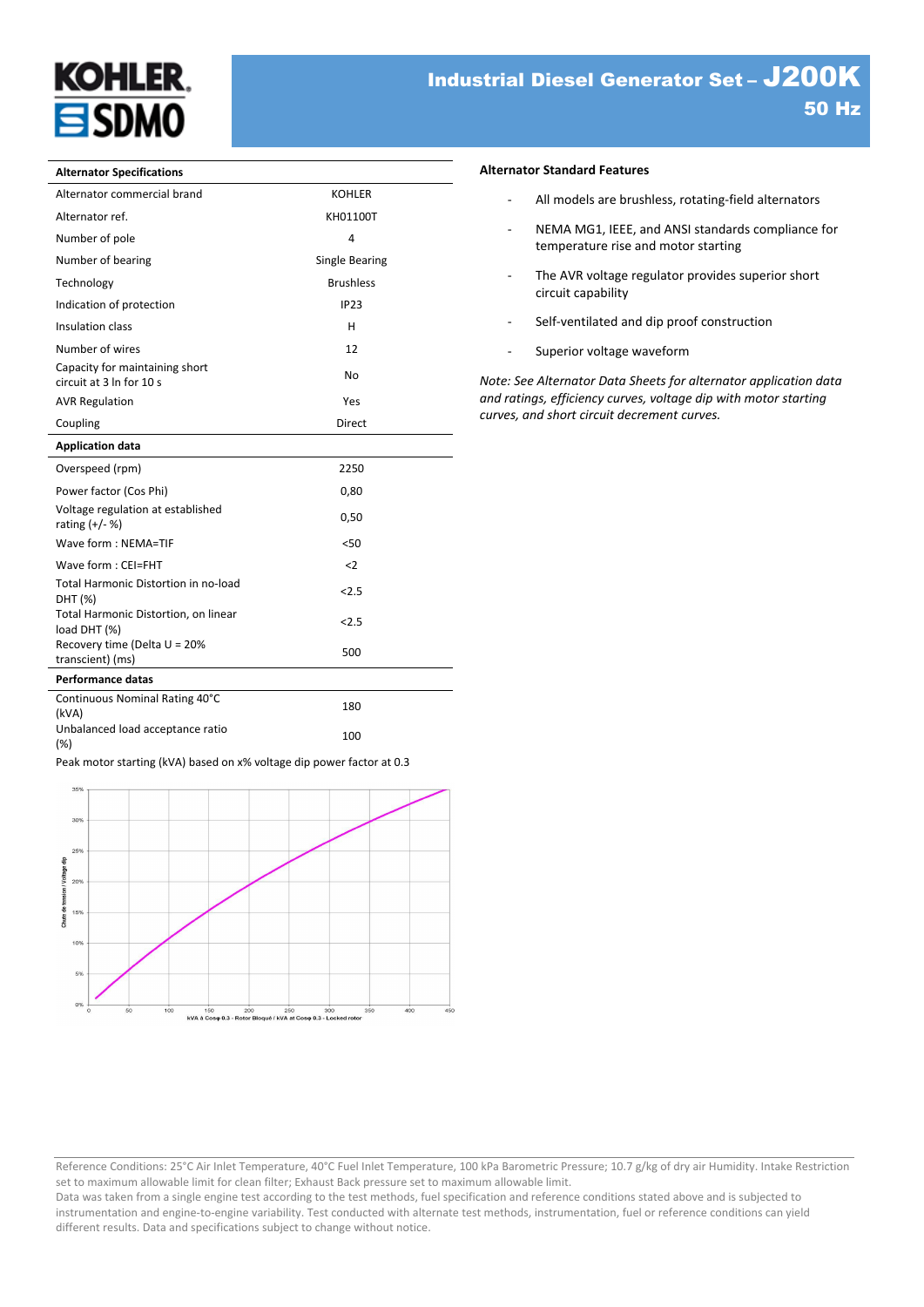

# **Dimensions compact version**

| Length (mm) * Width (mm) * Height (mm) | 2370 * 1114 * 1470 |
|----------------------------------------|--------------------|
| Dry weight (kg)                        | 1726               |
| Tank capacity (L)                      | 340                |



**KOHLE** 

# **Dimensions soundproofed version**

**M226**

| 3508 * 1200 * 1830 |
|--------------------|
| 2336               |
| 340                |
| 76                 |
| 94.66              |
| 65                 |
|                    |

# **Dimensions DW compact version**

| Length (mm) * Width (mm) * Height (mm) | 3560 * 1180 * 1832 |
|----------------------------------------|--------------------|
| Dry weight (kg)                        | 2196               |
| Tank capacity (L)                      | 868                |



# **Dimensions DW soundproofed version**

| <b>M226 DW</b>                                      |                    |
|-----------------------------------------------------|--------------------|
| Length (mm) * Width (mm) * Height (mm)              | 3560 * 1200 * 2182 |
| Dry weight (kg)                                     | 2796               |
| Tank capacity (L)                                   | 868                |
| Acoustic pressure level @1m in dB(A) 50Hz (75% PRP) | 76                 |
| Measured acoustic power level (Lwa) 50Hz (75% PRP)  | 94.66              |
| Acoustic pressure level @7m in dB(A) 50Hz (75% PRP) | 65                 |

# **Dimensions DW 48h soundproofed version**

**M226 DW48**

| Length (mm) * Width (mm) * Height (mm)              | 3560 * 1200 * 2364 |
|-----------------------------------------------------|--------------------|
| Dry weight (kg)                                     | 2964               |
| Tank capacity (L)                                   | 1630               |
| Acoustic pressure level @1m in dB(A) 50Hz (75% PRP) | 76                 |
| Measured acoustic power level (Lwa) 50Hz (75% PRP)  | 94.66              |
| Acoustic pressure level @7m in dB(A) 50Hz (75% PRP) | 65                 |





Reference Conditions: 25°C Air Inlet Temperature, 40°C Fuel Inlet Temperature, 100 kPa Barometric Pressure; 10.7 g/kg of dry air Humidity. Intake Restriction set to maximum allowable limit for clean filter; Exhaust Back pressure set to maximum allowable limit.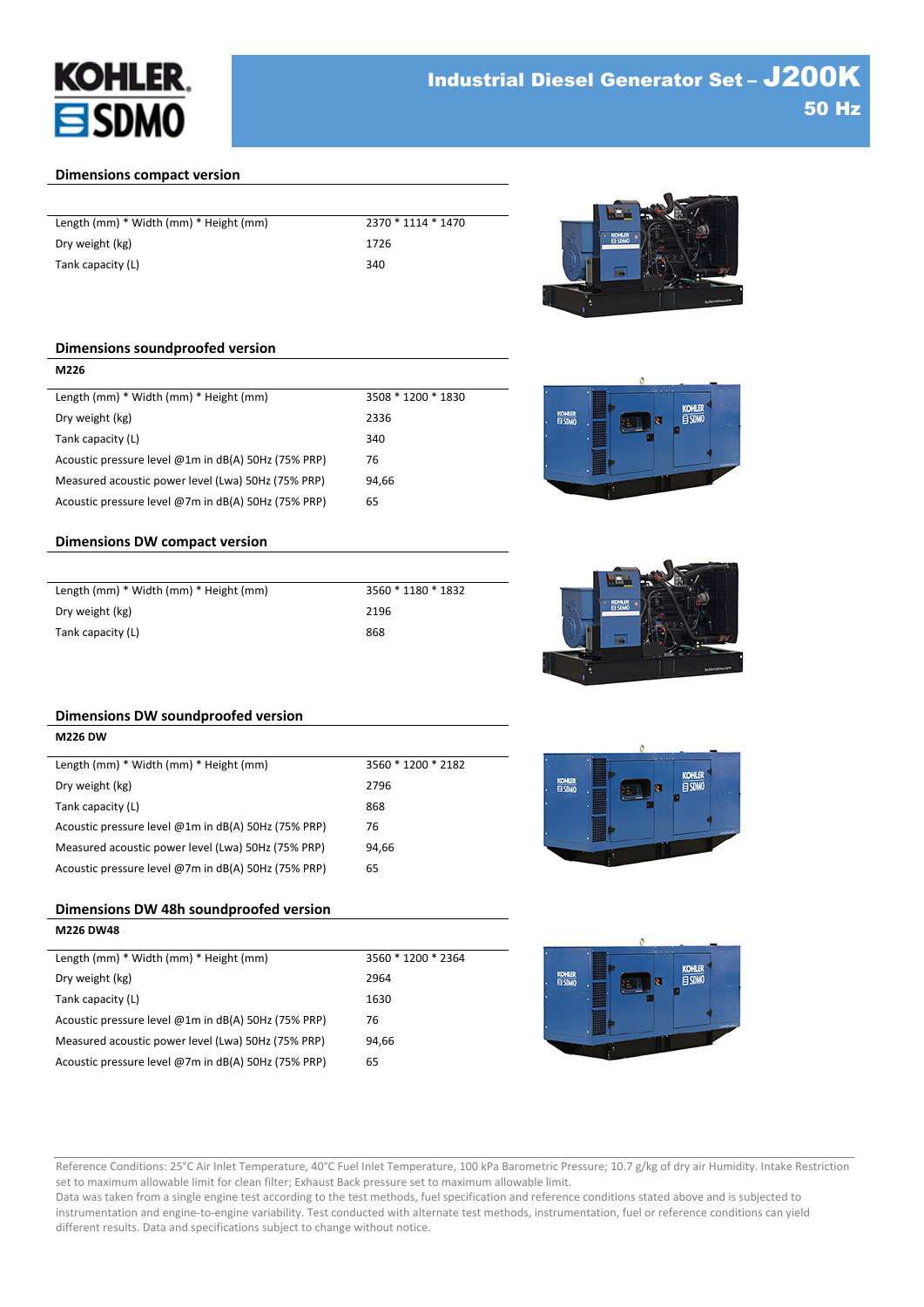

**Basic terminal block** It is used as a basic terminal block for connecting a control unit. Offers the following functions:

- emergency stop button
- customer connection terminal block
- CE certified

**M80** The M80 is a dual-function control panel. It can be used as a basic terminal block for connecting a control unit and as an instrument panel with a direct read facility, with displays giving a global view of your generating set's basic parameters. Offers the following functions:

- Engine parameters: tachometer, working hours counter, coolant temperature indicator, oil pressure indicator
- emergency stop button
- customer connection terminal block
- CE certified

**APM303**

 $\odot$ 



The APM303 is a versatile unit which can be operated in manual or automatic mode. It offers the following features:

- Measurements: phase-to-neutral and phase-to-phase voltages, fuel level (In option : active power currents, effective power, power factors, Kw/h energy meter, oil pressure and coolant temperature levels)
- Supervision: Modbus RTU communication on RS485
- Reports: (In option : 2 configurable reports)
- Safety features: Overspeed, oil pressure, coolant temperatures, minimum and maximum voltage, minimum and maximum frequency (Maximum active power P<66kVA)
	- Traceability: Stack of 12 stored events

For further information, please refer to the data sheet for the APM303

**APM403**



BASIC GENERATING SET AND POWER PLANT CONTROL

The APM403 is a versatile control unit which allows operation in manual or automatic mode

- Measurements : voltage and current
- kW/kWh/kVA power meters
- Standard specifications: Voltmeter, Frequency meter.
- Optional : Battery ammeter.
- J1939 CAN ECU engine control
- Alarms and faults: Oil pressure, Coolant temperature, Overspeed, Startup failure, alternator min/max, Emergency stop button.
- Engine parameters: Fuel level, hour counter, battery voltage.
- Optional (standard at 24V): Oil pressure, water temperature.
- Event log/ Management of the last 300 genset events.
- Mains and genset protection
- Clock management
- USB connections, USB Host and PC,
- Communications : RS485 INTERFACE
- ModBUS protocol /SNMP
- Optional : Ethernet, GPRS, remote control, 3G, 4G,
- Websupervisor, SMS, E-mails

Reference Conditions: 25°C Air Inlet Temperature, 40°C Fuel Inlet Temperature, 100 kPa Barometric Pressure; 10.7 g/kg of dry air Humidity. Intake Restriction set to maximum allowable limit for clean filter; Exhaust Back pressure set to maximum allowable limit.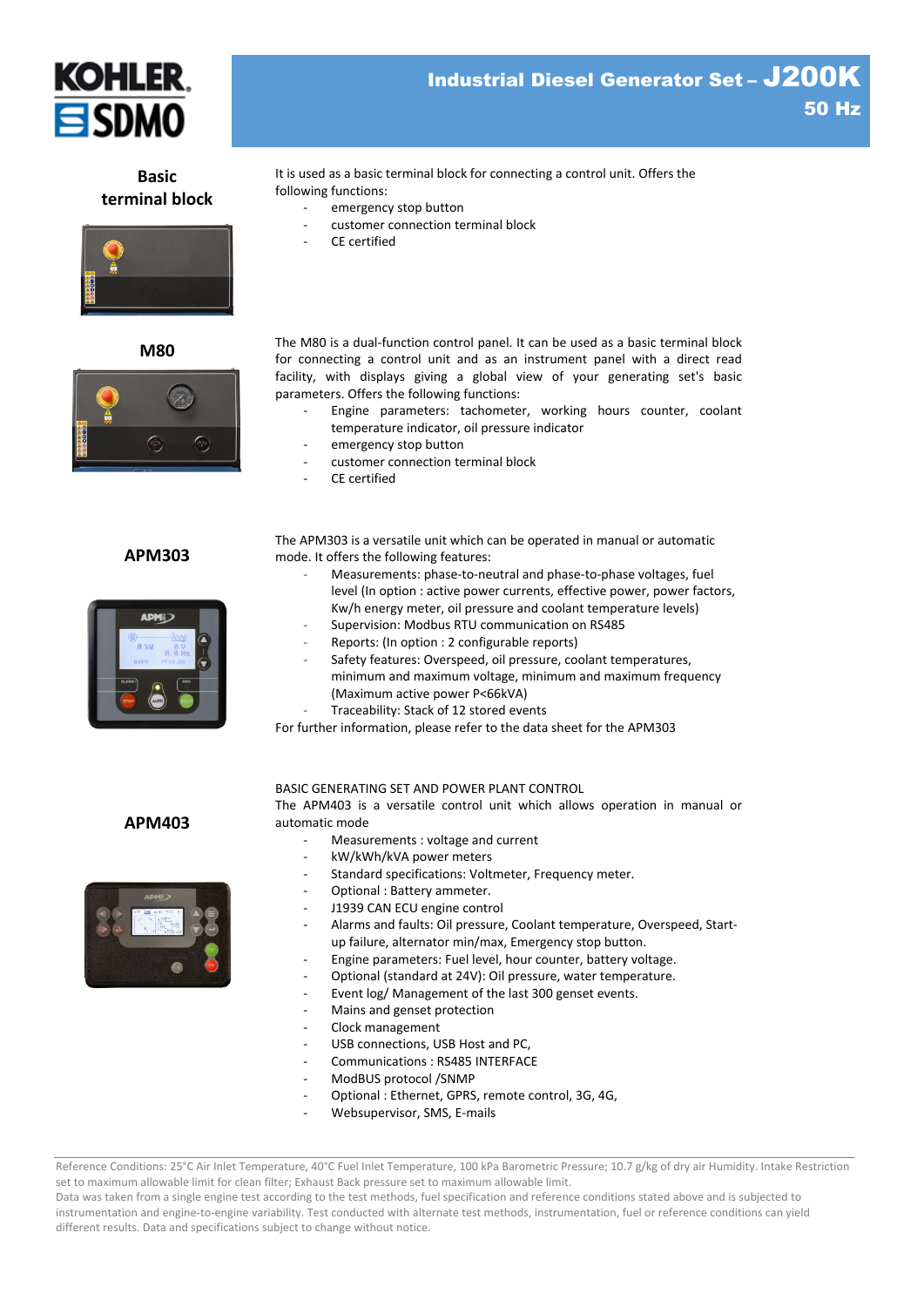

# **STANDARD SCOPE OF SUPPLY**

All our gensets are fitted with:

- Industrial water cooled DIESEL engine
- Electric starter & charge alternator
- Standard air filter
- Schneider or ABB electric circuit breaker, adapted to the short-circuit current of the generating set
- Single bearing alternator IP 23 T° rise/ insulation to class H/H
- Welded steel base frame with 85% vibration attenuation mounts
- 4 lifting points on the chassis, lifting bar on the top included from 165 kVA ESP or optional
- highly durable QUALICOAT certified epoxy paint
- frame height optimized to allow it to be moved safely by forklift
- enclosure made of new high-quality European steel with enhanced corrosion resistance
- IP 64 locks, made from stainless materials
- enclosures and base frames tested and analyzed by the French Corrosion Institut
- 100% of tanks tested for permeability
- Personal protection ensured by protective grilles on hot and rotating parts
- Separate 9 dB(A) silencer
- Fuel tank welded inside the genset frame
- Retention bund included for gensets up to 110 kVA ESP
- Charged DC starting battery with electrolyte
- Emergency stop button on the outside
- Flexible fuel lines & lub oil drain cock
- Exhaust outlet with flexible and flanges
- User's manual (1 copy)
- Packing under plastic film
- Delivered with oil and antifreeze liquid

# **CODES AND STANDARDS**

Engine-generators set is designed and manufactured in facilities certified to standards ISO9001:2015 & ISO14001:2015. The generator sets and its components are prototype-tested, factory built and production tested and are in compliance with the relevant standards:

- Machinery Directive 2006/42/EC of May 17th 2006
- EMC Directive2014/30/UE
- Safety objectives set out in the Low Voltage Directive 2014/35/UE
- EN ISO 8528-13, EN 60034-1, EN 61000-6-1, EN 61000-6-2, EN 61000-6-3, EN 55011, EN 1679-1 et EN 60204-1

# **POWER RATINGS DEFINITION** according to ISO8528-1 (2018-02 edition) and ISO-3046-1

**Emergency Standby Power (ESP):** The standby rating is applicable to varying loads for the duration of a power outage. There is no overload

capability for this rating. Average load factor per 24 hours of operation is <70%.

**Prime Power (PRP):** At varying load, the number of generator set operating hours is unlimited. A 10% overload capacity is available for one hour within 12 hour of operation. Average load factor per 24 hours of operation is <70%.